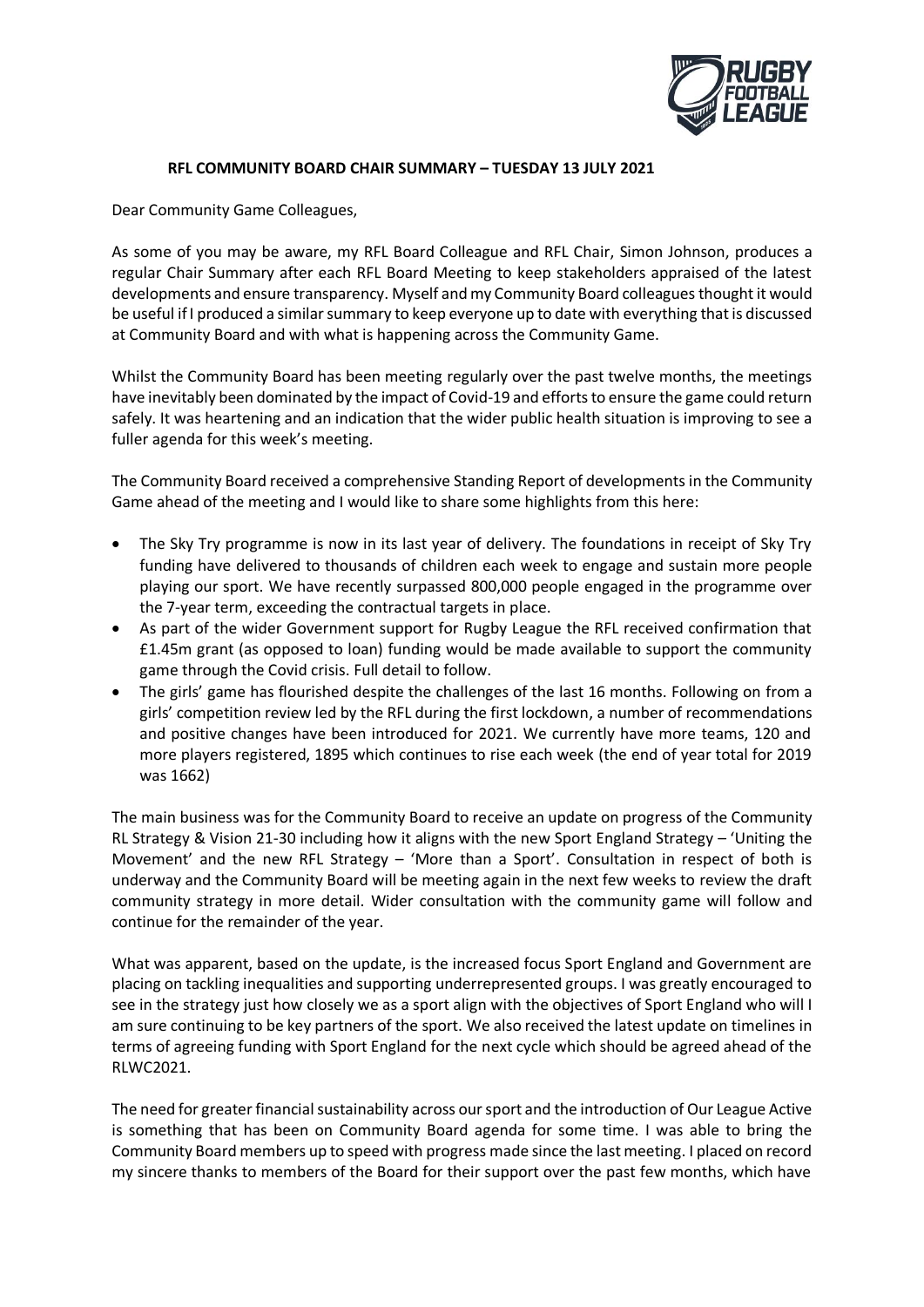

been extremely time intensive as we've carried out myriad meetings with representatives from all parts of the Community Game.

I gave special thanks to Trevor Hunt, a self-proclaimed 'doubting Thomas', who in his Board role and on behalf of NCL member clubs, challenged the RFL to provide the hard evidence to support expenditure claims, the level of services we provide and to justify the need for a Membership Scheme. He and his NCL colleague, Mike Denning, were invited to the RFL's Media City offices, where they met with administrators and were given full access to information to form their own opinions on costs, services, necessity, staffing, legal requirements and directives from Sport England.

I am happy to report that Trevor then sent a paper to all NCL clubs which concluded: 'There is a tremendous amount of work that goes on behind the scenes from a dedicated and enthusiastic team that deals with just the Community Game. Throughout the sessions it became more and more apparent that a Membership Scheme is a necessity if the Sport is to survive and build for the future.' Next steps for Our League Active include an open session for clubs on 27<sup>th</sup> July (anyone wishing to join this should emai[l kelly.barrett@rfl.co.uk\)](mailto:kelly.barrett@rfl.co.uk) and continued dialogue with all members of the Community Board and Game to ensure we are ready for commencement for the 2022 playing season.

Finally, we were joined by Tracy Power, the RLWC2021 InspitaionAll Director who gave a comprehensive update on the brilliant work the RLWC2021 team is delivering though it's Social Impact Programme. These programmes are already having a positive impact on communities. Post World Cup many of the different programmes that are running will transition back to the RFL as part of Our League Life, the RFL's social impact brand.

The RLWC2021 CreatedBy facilities funding programme is something the Community Board has taken a keen interest in, and we were delighted to receive the latest update which shows the £7m invested to date has supported 199 projects with total project costs of £15m. 61% of investment has gone into clubs in lower socio-economic areas with a particular focus on supporting under-represented groups including women and girls and disability rugby league. As expected, given our sport is predominantly played across the north the bulk of the funding has been across our core areas, but we were encouraged to see awards had been made in all 9 English regions.

We were also provided an update on the brilliant partnership with Movember who have been long term mental health partners of the sport through Rugby League Cares. Over 750 young players and 150 of our community coaches have received mental health training so far with Mental Fitness Roadshows including workshops for parents due to start this month.

Increasing the numbers of volunteers within our sport is something that features both in the new RFL strategy and Community RL strategy so the Community Volunteering element of the InspriationAll programme was particularly well received. Volunteering for major sporting events such as the RLWC2021 has always been popular. Very few of those volunteers go on to volunteer in the sport after the event. Working with Sport England and the RFL the RLWC InspirationAll Team are looking to change this and are targeting at least 250 new volunteers into community rugby league. We were delighted to hear that some of these new volunteers have already been active in the community game ahead of the tournament.